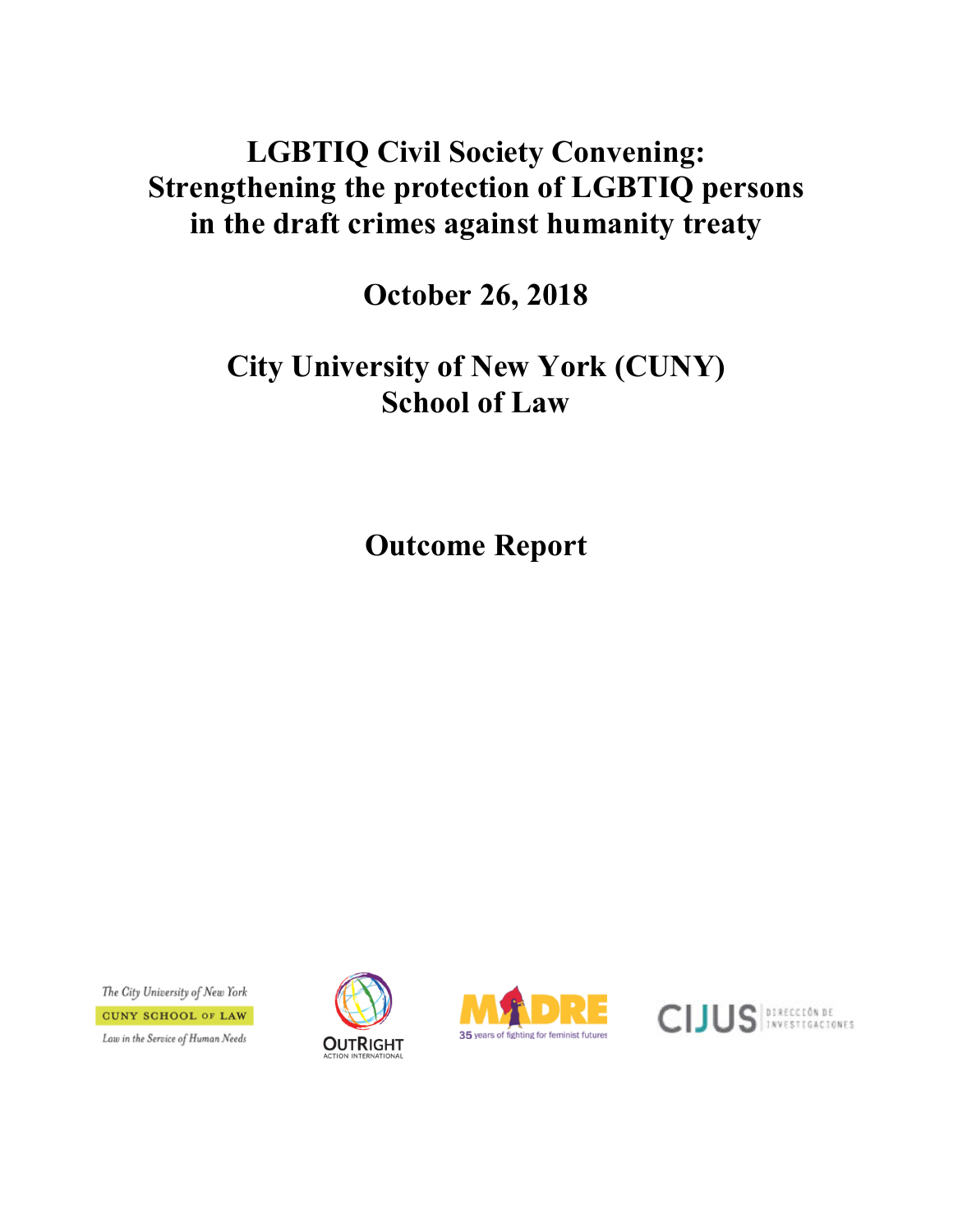## **Table of Contents**

| II. |                                                                    |  |
|-----|--------------------------------------------------------------------|--|
|     | III. The draft crimes against humanity treaty and its development3 |  |
|     |                                                                    |  |
|     |                                                                    |  |
|     |                                                                    |  |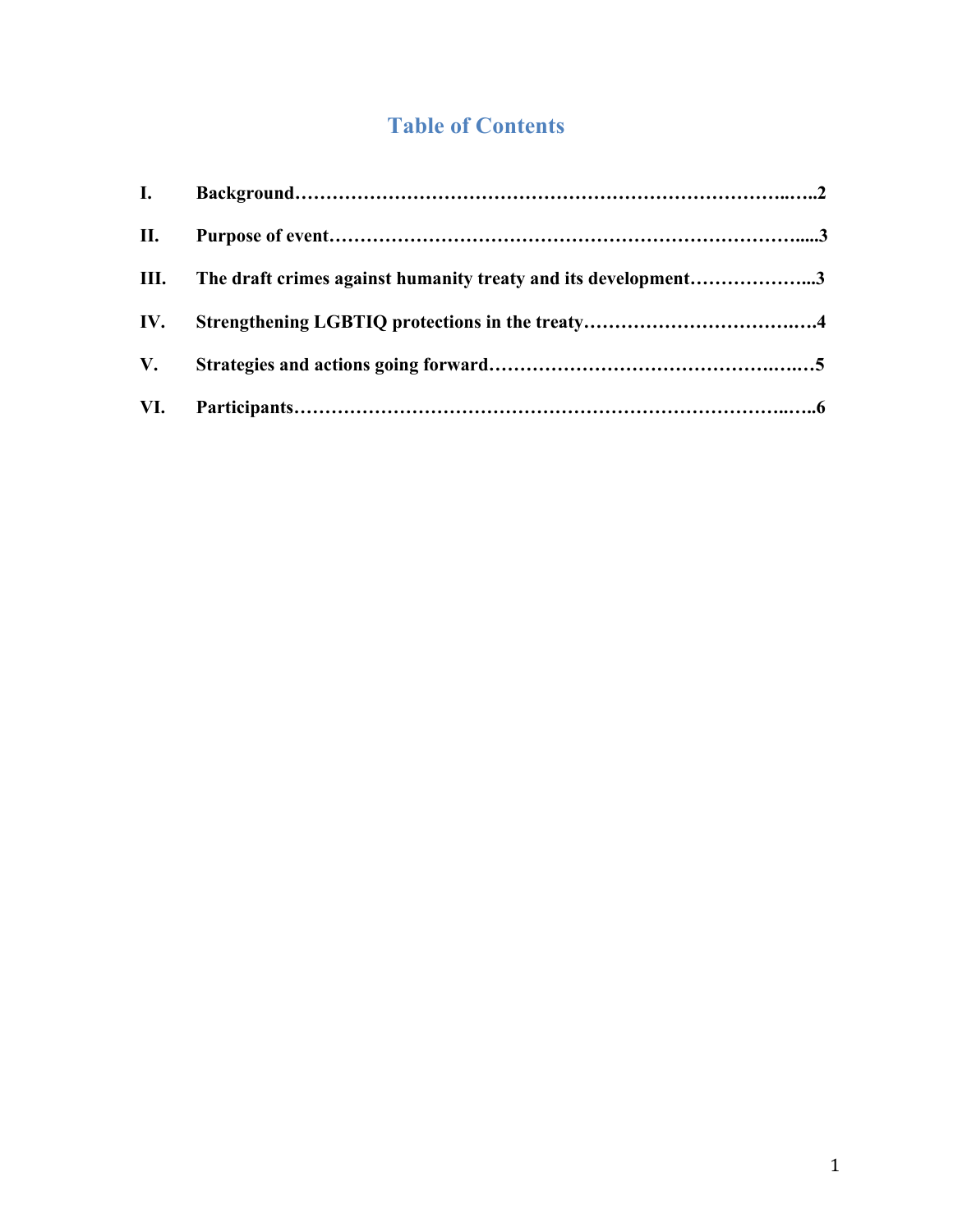### **I. Background**

On October 26<sup>th</sup> the Human Rights and Gender Justice (HRGJ) Clinic of the City University of New York (CUNY) School of Law, OutRight Action International, MADRE, the Center for Socio-Legal Research at the Universidad de Los Andes School of Law, Bogotá, Colombia organized an experts meeting on the draft crimes against humanity (CAH) treaty. The International Law Commission completed its first reading of articles for the new treaty in 2017 and called for civil society input by December  $1<sup>st</sup>$  2018. While the current draft treaty embraces strong language from the Rome Statute, including gender as a protected class from persecution, it also adopts its unusual and opaque definition of gender.

Two decades of international law have since clarified the definition of gender contained in the Rome Statute has become outdated. Strong treaty language that complies with existing human rights treaties and customary international law norms would be an invaluable tool for confronting impunity and enhancing state efforts to prevent and punish gender-based crimes. By contrast, a text that does not adhere to existing human rights norms risks eroding gains of women's and gender rights movements. A failure to recognize gender rights could further sideline women and other marginalized victims and result in even greater impunity for gender-based crimes amounting to crimes against humanity. Also at risk is the further concretizing of women's rights as secondary rights, and the exclusion of rights for lesbian, gay, bisexual, transgender, intersex, and queer (LGBTIQ) persons altogether.

In the mid-1990's, substituting the word "gender" for "sex" was one of the most important safeguards for gender justice to happen at the Rome Conference, which created the Rome Statute and ultimately the International Criminal Court (ICC). A fundamental objective by the opposition was to exclude sexual orientation and gender identity as categories protected against discrimination. While these bigoted views wielded a heavy hand in the negotiations, they were not representative of the overwhelming majority of delegates who favored the more inclusive term of gender and embraced the recognition of its social construction.

The term "gender" is defined in Article  $7(3)$  as, "it is understood that the term 'gender' refers to the two sexes, male and female, within the context of society. The term 'gender' does not indicate any meaning different from the above." At the formation of the Rome Statute, the phrase "in the context of society" was decidedly understood to codify the societal definition of gender, thus its social construction. As discussed during the negotiations, the accepted definition of gender recognizes discrimination based on whether or not a person behaves according to a prescribed gender role, "whether it be in the realm of housekeeping, work, or sexuality." This came in part from the Report of the U.N. Secretary General to the Beijing Platform for Action, which was distributed to delegates discussing the definition of gender. Over the last two decades, international human rights law and jurisprudence has born this out, as experts and jurists have adopted language that accounts for the social construction of gender identity. However, since the Statute's formation nearly twenty years ago, the ICC has never successfully prosecuted a charge of gender-based persecution, arguably because of its opaque definition.

Similar to the call to end impunity for persecution committed on the basis of gender, the struggle to secure the recognition of rape as a form of torture initially faced stiff resistance. Sexual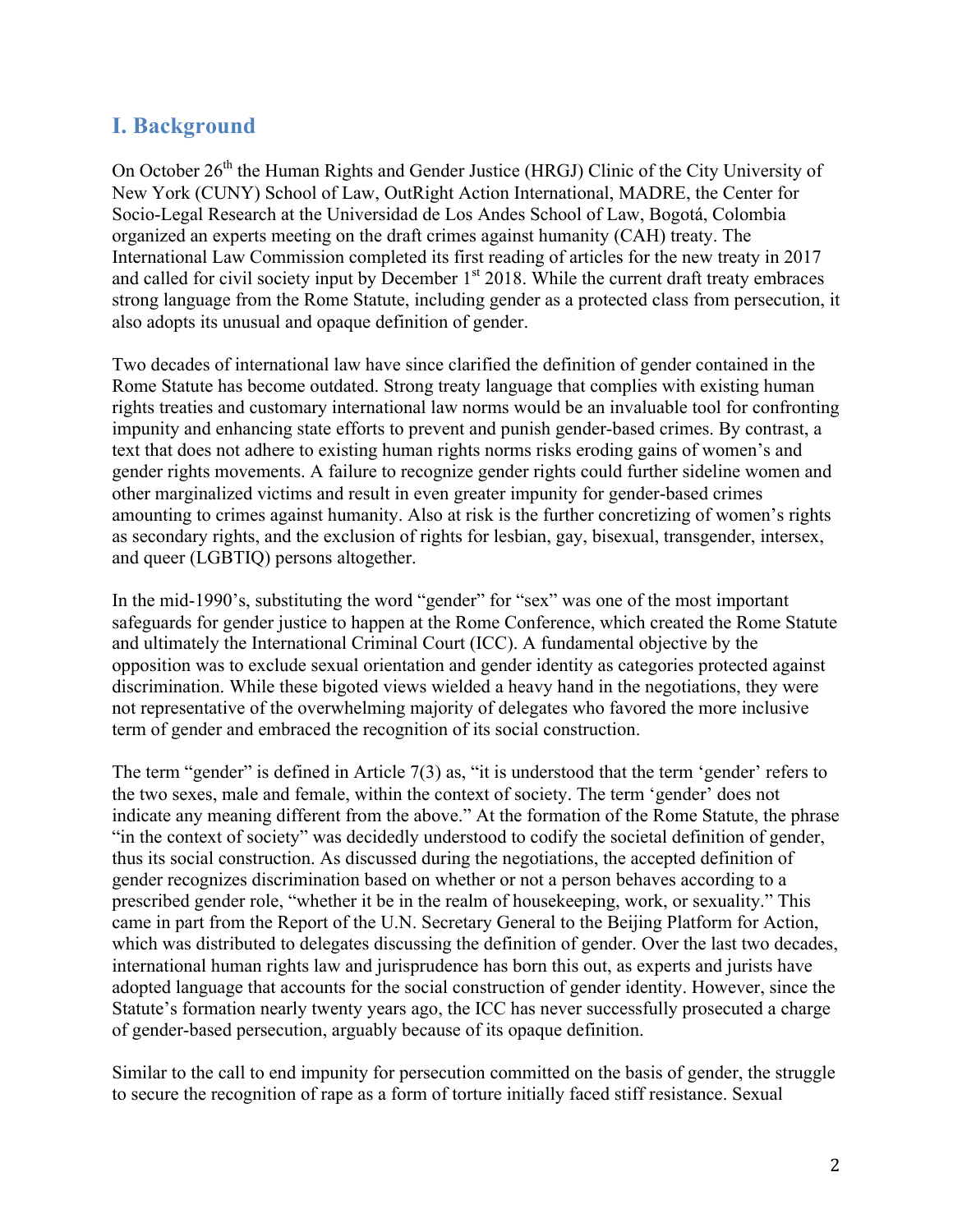violence crimes were not taken as seriously as other crimes in the early years of international criminal tribunals. However, activists were successful in rallying drafters to abandon the "outrages to personal dignity" language, and to broaden the category for sexual violence to not only include rape but also sexual slavery, enforced prostitution, forced pregnancy, enforced sterilization and other undefined forms of sexual violence.

#### **II. Purpose of event**

Before the International Law Commission called for states, international organizations, and others to submit their final commentaries after its first reading, civil society was largely not provided the opportunity to weigh in on the progress or text of the draft crimes against humanity treaty. While this treaty is the most significant international criminal law initiative in nearly 20 years, civil society groups representing communities affected by crimes against humanity in both conflict and peacetime should have a say in the final outcome. To this end, experts and leaders from the LGBTIQ rights movements were convened in New York City on October 26, 2018 at CUNY Law School to discuss the gender provisions in the draft treaty and how they should be strengthened to support the LGBTIQ community.

#### **III. The treaty and its development**

The session began with a discussion on real-world conflict situations, including those featuring hardline militias like ISIS, where women and men, including LGBTIQ persons and irrespective of age, are being persecuted because of their gender. Despite global media attention to such violations during armed conflict, such persecution is virtually ignored in post-conflict phases. Victims rarely, if ever, receive justice or reparations. In Iraq, prosecutions of ISIS fighters are sweeping by at unprecedented rates, with some sentencing hearings lasting a record seven minutes, while no recognition is attributed to the gender-based crimes the militia fighters committed.

A question was raised concerning why this treaty would not have a treaty body monitoring its implementation and development, and whether or not activists could advocate for the creation of such a body with the passage of the treaty. Participants discussed how the treaty would provide a framework for the codification of crimes against humanity under domestic penal codes.

Participants also discussed how crimes against humanity, as currently defined by the Rome Statute, include gender as a protected class under the crime of persecution. For a crime to be considered persecution under the treaty, the act must be one of the enumerated crimes under crimes against humanity (rape, torture, sexual slavery, enforced disappearance, etc.) and the victim, a member of a protected group. Out of the seven protected classes under the Rome Statute, gender is the only group defined.

Participants analyzed the gender definition in the Statute. Numerous legal scholars have clarified that the "context of society" portion of the definition clarifies that gender is a social construct, including gender expression, roles, norms, and attributes, etc. However, the definition is opaque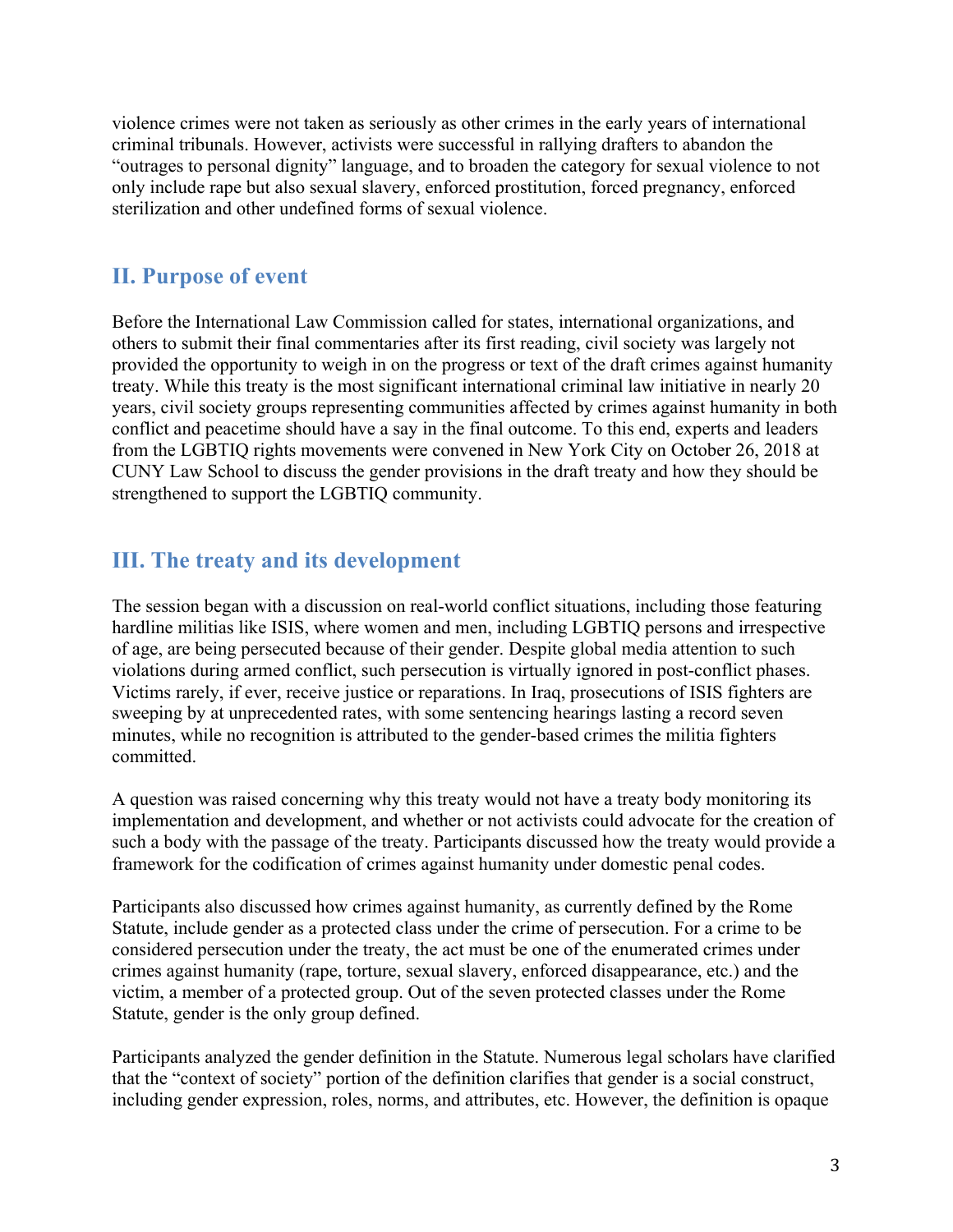and confusing and does not reflect customary international law. Not surprisingly, there hasn't been a successful gender-based persecution case at the ICC.

Participants discussed case law that guides the interpretation of the gender definition. International criminal law is comprised namely of international criminal tribunals and the ICC rulings and focuses on individuals, while international human rights law applied to states is not binding on international criminal law, but is persuasive in legal arenas. Twenty years of international human rights law have progressed the understanding of gender as a social construct, and international criminal law must now catch up in this pivotal moment.

Under international criminal law, there is a dearth of jurisprudence relating to gender-based persecution. Importantly, the Office of the Prosecutor of the ICC released the 2014 *Policy Paper on Sexual and Gender-Based Crimes*<sup>1</sup> to clarify that gender is understood as a social construct within the understanding of the Rome Statute. This definition includes the phrase "women and men, girls and boys," which is binary in nature but is indicative of how perpetrators assign roles and that the binary fits the perpetrators' views of victims.

Participants then turned the discussion to the additional language added to the draft treaty in article 3, paragraph 4, which states: "This draft article is without prejudice to any broader definition provided for in any international instrument or national law." Participants discussed how treaty language is the bedrock to the codification of customary international law (CIL). Even with this additional blanket statement recognizing the natural progression of rights, such an explicit definition to the term gender in a treaty only works to ensconce gender misrecognition. Consequently, it may be perceived as both confusing and conflicting to both qualify only one persecutory category, and with a problematic definition that is not in compliance with CIL, while broadly permitting alternative definitions.

This is the most significant international criminal law treaty since the Rome Statute, and this definition cannot be overlooked. Even if the treaty is never passed and does not become law, the ILC process and its final draft version that is handed to states has significant weight on codifying international criminal law, and a lot is at stake in this effort.

### **IV. Strengthening LGBTIQ protections in the treaty**

Participants were presented with potential options regarding the definition and how it could be changed. The goal of the discussion was not to come to a consensus, but to present ideas for change that could be utilized in various communities.

Participants agreed that the definition of gender should be removed from Article 3(3) of the CAH draft treaty. In the alternative, participants discussed how the Commission should revise the definition to reflect the definition put forth by the Office of the Prosecutor of the International Criminal Court (ICC) in its 2014 *Policy Paper on Sexual and Gender-Based Crimes*.

<sup>&</sup>lt;sup>1</sup> The Office of the Prosecutor of the ICC, *Policy Paper on Sexual and Gender-based Crimes*, 3 (2014), https://www.icc-cpi.int/iccdocs/otp/otp-Policy-Paper-on-Sexual-and-Gender-Based-Crimes--June-2014.pdf.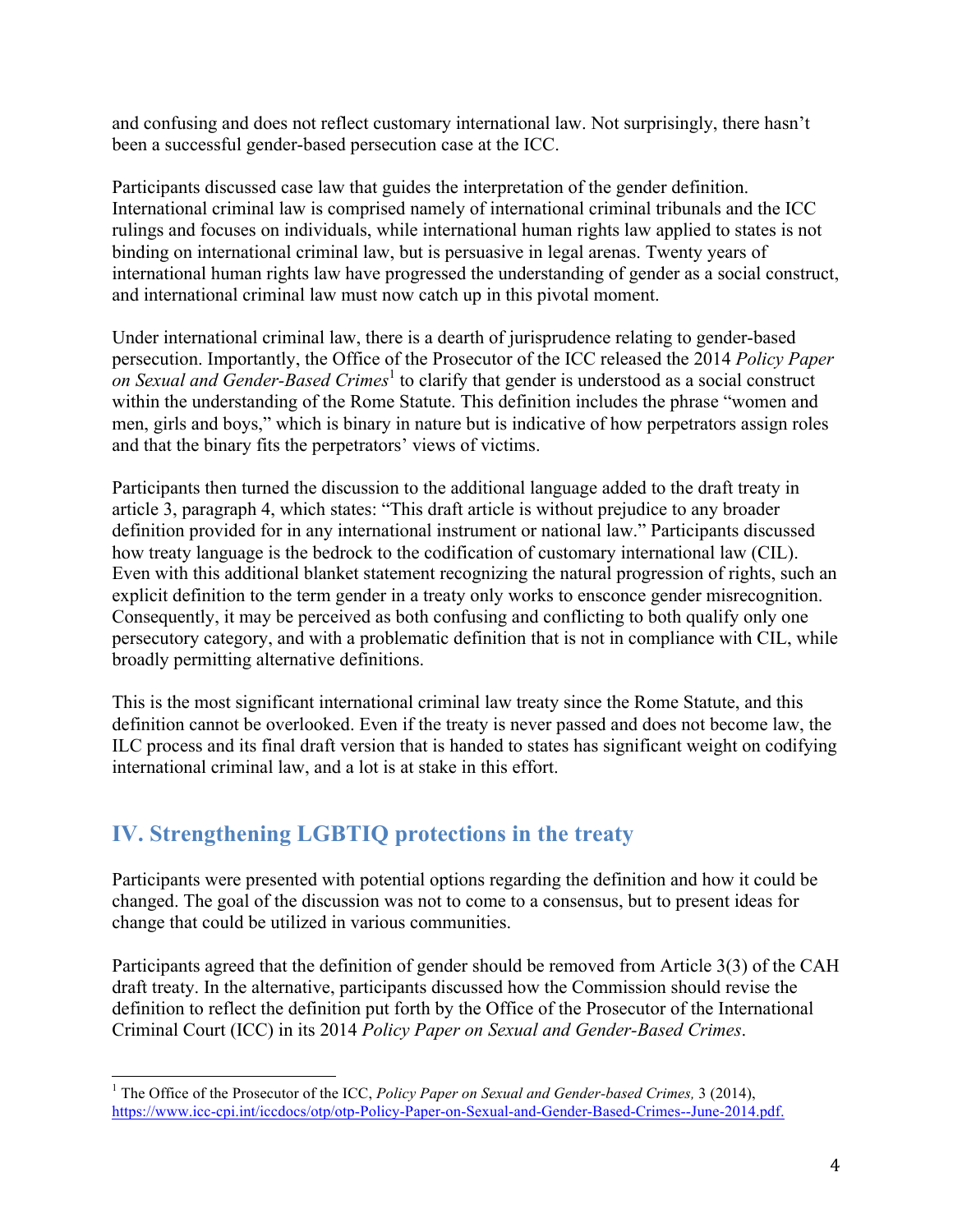Additionally, participants discussed how the grounds for persecution listed in Article 3(1)(h) should be expanded to reflect evolving international law.

Participants agreed that a strong text on crimes against humanity that complies with existing human rights law would be an invaluable tool for confronting impunity, and enhancing state efforts to hold accountable those suspected of criminal responsibility for gender-based crimes. In contrast, a text that does not properly account for current understandings of gender could sideline women, LGBTIQ persons, and other marginalized and vulnerable groups. At worst, it could result in greater impunity for gender-based crimes amounting to crimes against humanity.

Participants also discussed how the CAH treaty should fully comport with the two decades of international human rights law and jurisprudence that have accounted for the social construction of gender. While international human rights precedents recognizing gender as a social construct are abundant, there is less jurisprudence that exists under international criminal law. This significantly raises the importance of properly defining gender in the new crime against humanity treaty. If the final draft produced by the International Law Commission adopts outdated and opaque language on gender, it will set a dangerous precedent and harm efforts to address impunity for gender-based crimes.

Finally, participants discussed how, other than "gender," no other protected class under persecution is defined in the draft treaty. Such a definition may imply that persecution on the basis of gender is secondary or qualified, and not equivalent to other persecutory categories. Maintaining an opaque definition or any definition for a protected class when other classes are not defined, as reflected in the draft treaty now, may signal to states contemplating ratification that gender is a lesser category, and not equivalent in stature to other persecutory categories.

### **V. Strategies and actions going forward**

Civil Society has until December 1, 2018, to submit comments to the International Law Commission. ILC members themselves indicated that states should also submit their final commentaries, since they are the entities that will take the final decision on the treaty. Therefore, the general effort and strategy is to engage as many stakeholders and states as possible—who support a stronger gender definition—and work with them to submit comments to the International Law Commission before the December 1 deadline. Time is short, but engagement has already started with civil society and states, and will continue in earnest.

In order to develop strategies and next steps for engaging civil society and governments, the participants formed two working groups, one focusing on advocacy with states and UN entities, the other focusing on civil society engagement and messaging. After discussing various approaches and how each activist could participate, the group reconvened to deliberate on next steps and strategies. The group decided that outreach to allied states, UN experts and other key civil society organizations to make submissions to the International Law Commission was essential.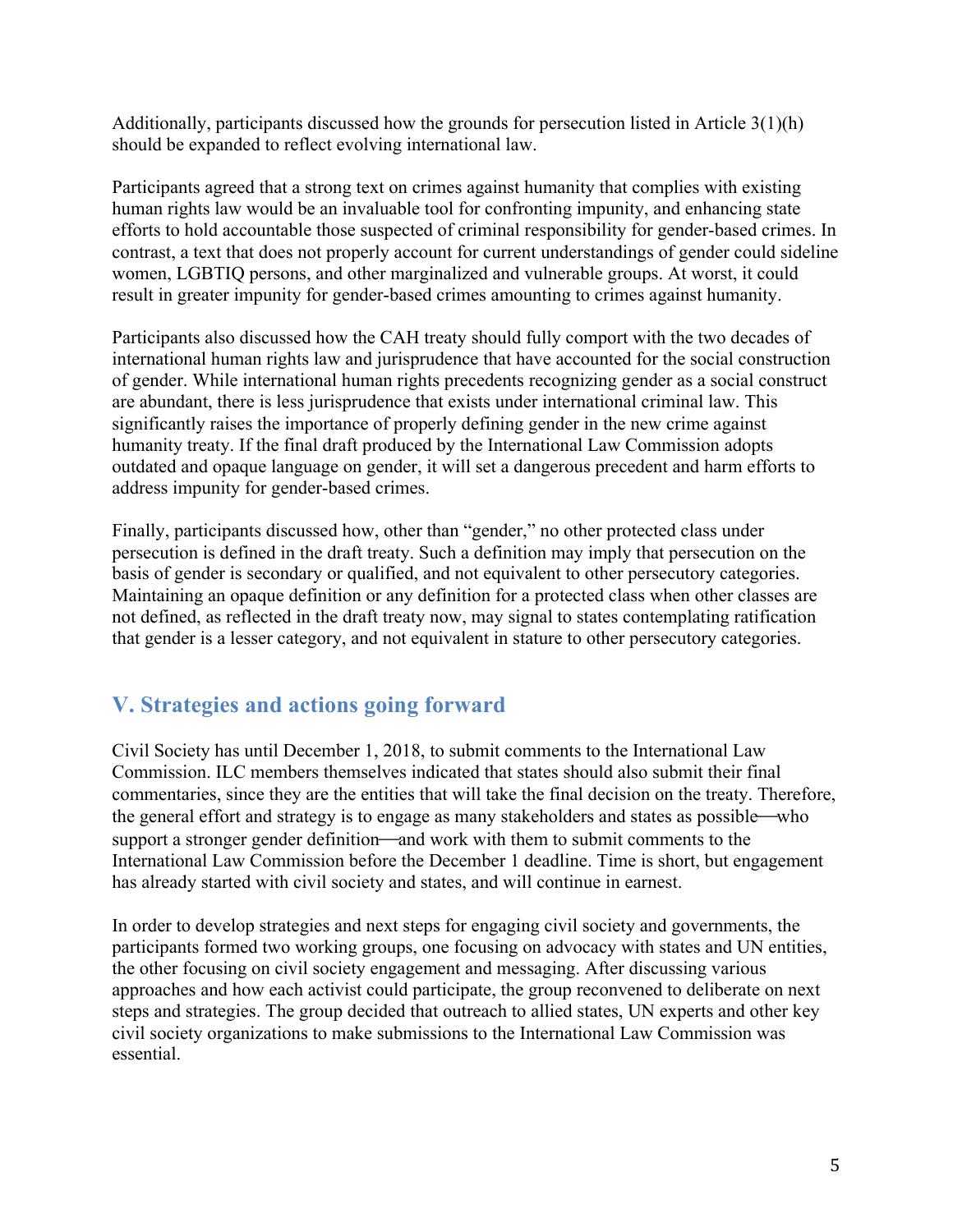#### **VI. Participants**

- 1. **Rejna Alaaldin**, Iraq Legal Advocate, MADRE
- 2. **Amir Ashour**, Founder and Executive Director, IraQueer
- 3. **Georges Azzi**, Founder and Executive Director, Arab Foundation for Freedoms and Equality (AFE)
- 4. **Danny Bradley**, Human Rights Advocacy Fellow, CUNY School of Law
- 5. **Phylesha Brown-Acton**, Co-Chairperson, Asia-Pacific Transgender Network (APTN)
- 6. **Charlotte Bunch**, Founding Director and Senior Scholar, Center for Women's Global Leadership, Rutgers University
- 7. **Nada Chaiyajit**, SOGIESC and Human Rights Advocate
- 8. **Lisa Davis**, Associate Professor and Co-Director, Human Rights and Gender Justice (HRGJ) Clinic, CUNY School of Law
- 9. **Tashwill Esterhuizen**, Programme Head, LGBTI and Sex Workers Rights Programme, Southern African Litigation Centre (SALC)
- 10. **Sylvan Fraser**, Staff Attorney, interACT
- 11. **Francoise Girard**, President, International Women's Health Coalition (IWHC)
- 12. **Mirna Haidar,** CUNY School of Law
- 13. **Ping Hou**, Global Public Service Fellow, OutRight Action International
- 14. **Axel Keating**, Board Member, interACT
- 15. **Siri May**, UN Program Coordinator, OutRight Action International
- 16. **Camille Massey**, Founding Executive Director, Sorensen Center on International Peace and Justice, CUNY Law School
- 17. **Tess McEvoy,** Programme Manager and Legal Counsel, International Service for Human Rights (ISHR)
- 18. **Neish McLean**, Caribbean Program Officer, OutRight Action International
- 19. **Sahar Moazami**, UN Program Coordinator, OutRight Action International